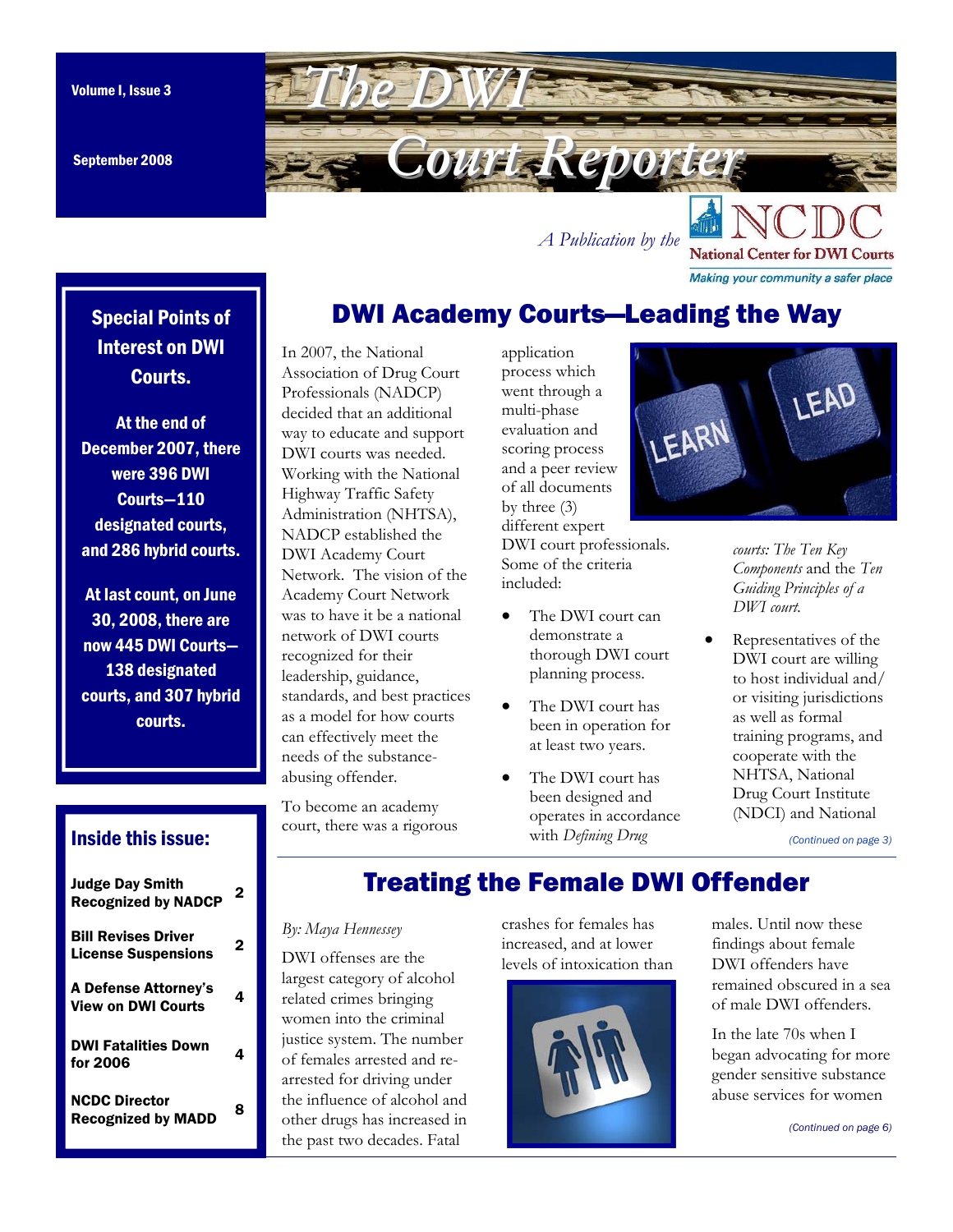# <span id="page-1-0"></span>Judge Sarah Day Smith Recognized at NADCP Conference

The big event for DWI Court professionals at the NADCP Annual Training Conference in June was the recognition of **Judge Sarah Day Smith** with the first ever **DWI Court Leadership Award**. This award is given to those persons that demonstrate significant personal leadership and exemplary performance in the advancement of DWI Courts either in a local or regional jurisdiction or beyond at the state and national level. Judge Smith, from Tulsa, Oklahoma, personified that expectation. As noted in one nomination letter: *"Judge Smith is dynamic, caring, and dedicated to 'her defendants.' She cheers each person's success and anguishes over the failures. These are the qualities and her dedication day after day in the courtroom that make her worthy of recognition."* Judge Smith started the first DWI court in Oklahoma in 2001, and has been a tireless advocate in her community and her state since that time.



Left to right: West Huddleston, CEO, NADCP, Judge Sarah Day Smith, and Chuck Simmons, Chairman of the Board, NADCP.

## Bill Revising Drivers' License Suspensions Passes Congress

A bill that has been watched by many in the DWI court field has passed Congress. For DWI courts, an issue for a second or subsequent offender has always been the ability to get to and from court, or work, or treatment since the Federal SAFETEA-LU Act required that their license be suspended for a minimum of 1 year. States could impose higher requirements, for second or subsequent, but that was the bare minimum according to SAFETEA-LU.

In the current Congress, House Resolution 1195 was submitted which was the "SAFETEA-LU Technical Corrections Act of 2008." It has passed congress and been signed by the president. One of the changes incorporated by H.R. 1195 was the following:

To amend the federal highway law to revise the term "repeat intoxicated driver law" to mean a state law that provides, as a minimum penalty, that an individual convicted of a second or subsequent offense for driving

while intoxicated or driving under the influence after a previous conviction for that offense shall, among other things, receive: (1) a driver's license suspension for not less than one year (as under current law); or (2) a combination of suspension of all driving privileges



for the first 45 days of the suspension period followed by a reinstatement of limited driving privileges for the purpose of getting to and from work, school, or an alcohol treatment program, if an ignition interlock device is installed on the motor vehicles the individual owns and/or operates.

This means that states can now have as a driver's license sanction a 45 day suspension for a repeat offender **as long as** there is an ignition interlock device and the license is a limited one for the purpose of getting to and from work, school, or an alcohol treatment program.

**Editor's Note:** *Do not forget that this does not rewrite the law in each of the states– it just provides for the option to change what the law currently requires.* 

*It is also important to note that this law did not provide an exception to drive to court ordered activities, such as reporting to probation, or appearing in court—especially on a DWI charge.* 

*Finally, current studies on ignition interlocks demonstrate that they are effective in reducing DWI recidivism while installed. However, once the device is removed, DWI recidivism rates return to comparable levels for those that did not have a device installed. NCDC is striving to ensure ignition interlocks are used, but without long term treatment and ongoing judicial oversight, such as what happens in DWI courts, the outcomes are questionable.*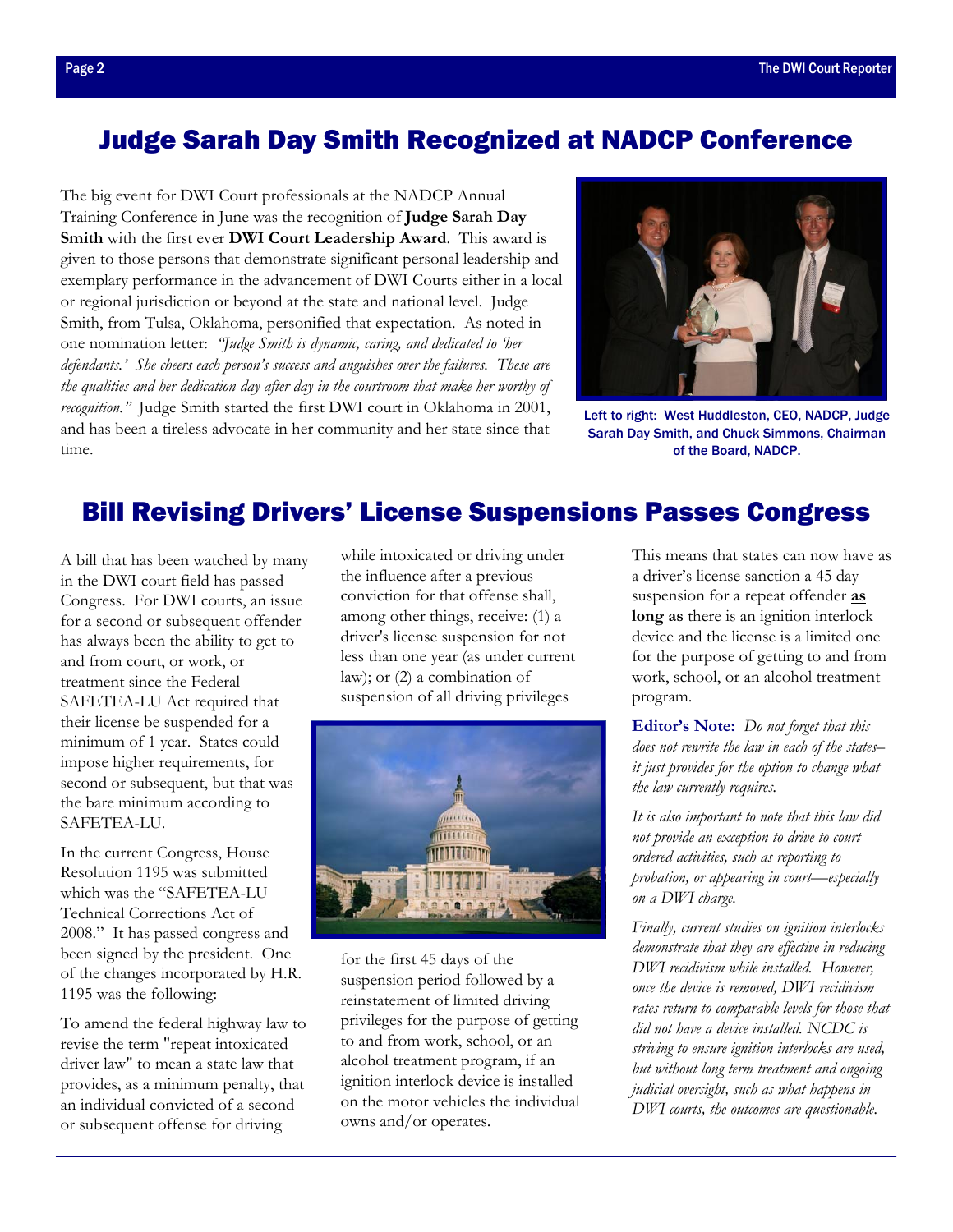# <span id="page-2-0"></span>DWI Academy Courts—Leading the Way

The vision of the Academy Court Network is to have it be a national network of DWI courts recognized for their leadership, guidance, standards, and best practices as a model for how courts can effectively meet the needs of the substanceabusing offender.

*[\(Continued from page 1\)](#page-0-0)*

Center for DWI Courts (NCDC) Programs to further strengthen the development and quality of DWI courts nationwide.

After that thorough review, four DWI courts were chosen to be Academy DWI court sites, they are:

- Newport Beach, California, Honorable Carlton Biggs presiding;
- Athens, Georgia, Honorable Kent Lawrence presiding;
- Traverse City, Michigan, Honorable Michael Haley presiding; and
- Springfield, Missouri, Honorable Peggy Davis presiding.

These four sites are positioned throughout the country, specifically serving the DWI court field in two ways. First, Academy Court sites provide education through example for local jurisdictions or individuals interested in seeing a DWI court in action. Second, the Academy Court Network is the primary location for NHTSA /NCDC and BJA/NDCI DWI court planning workshops, allowing for an experienced practitioner-rich learning environment for planning jurisdictions.

The NDCI and NCDC Academy Network mission includes a strategy to (1) prepare each Academy Court to be a stellar visiting/training site that will

provide standardization throughout the DWI Court system; (2) better equip Academy Courts through the provision of publications and other resources to be disseminated to Academy Court visitors; (3) broaden the awareness of this nation's criminal court system and the impact of the Academy Court Network by promoting the network; and (4)

> capitalize on and highlight the uniqueness and expertise of Academy Courts by sponsoring topic-specific training to DWI court practitioners at specific Academy Court sites as well as holding "Best Practices" events at NADCP Annual Training Conferences.

### **Academy Court Commitment**

Academy Courts are

committed to improve the court process of new and existing DWI courts throughout the nation. In doing so, they agreed to work with visiting jurisdictions to review processes, establish goals and work toward the creation or enhancement of local DWI court operations. Academy Court teams are committed to participate and act as faculty in meetings and workshops as well as to disseminate information concerning DWI courts during site visits and host meetings. Finally, Academy Court team members agreed to work with NHTSA/NDCI/NCDC to evaluate and implement ongoing best practices and other DWI court program reforms.

These four courts will be DWI Academy Courts for a period of three years, and then new courts will be considered after another thorough search.

# The Goals of DWI Academy Courts

**Goal 1:** The Academy Court Network provides the development of a collaborative and coordinated system, which integrates the functions of participating partners that support the development of local and regional leadership in the DWI court field.

**Goal 2:** The Academy Court Network provides innovative and cost effective approaches to the development of DWI courts that rely on locally or regionally centered education and mentoring.

**Goal 3:** The Academy Court Network provides a referral system for developing DWI courts that link training and educational resources to requests for assistance from jurisdictions planning or enhancing their DWI court systems.

**Goal 4:** The Academy Court Network represents formal training sites where practitioners have demonstrated expertise, teaching skills and a willingness to mentor those in need.



DWI Courts on target for leadership and training.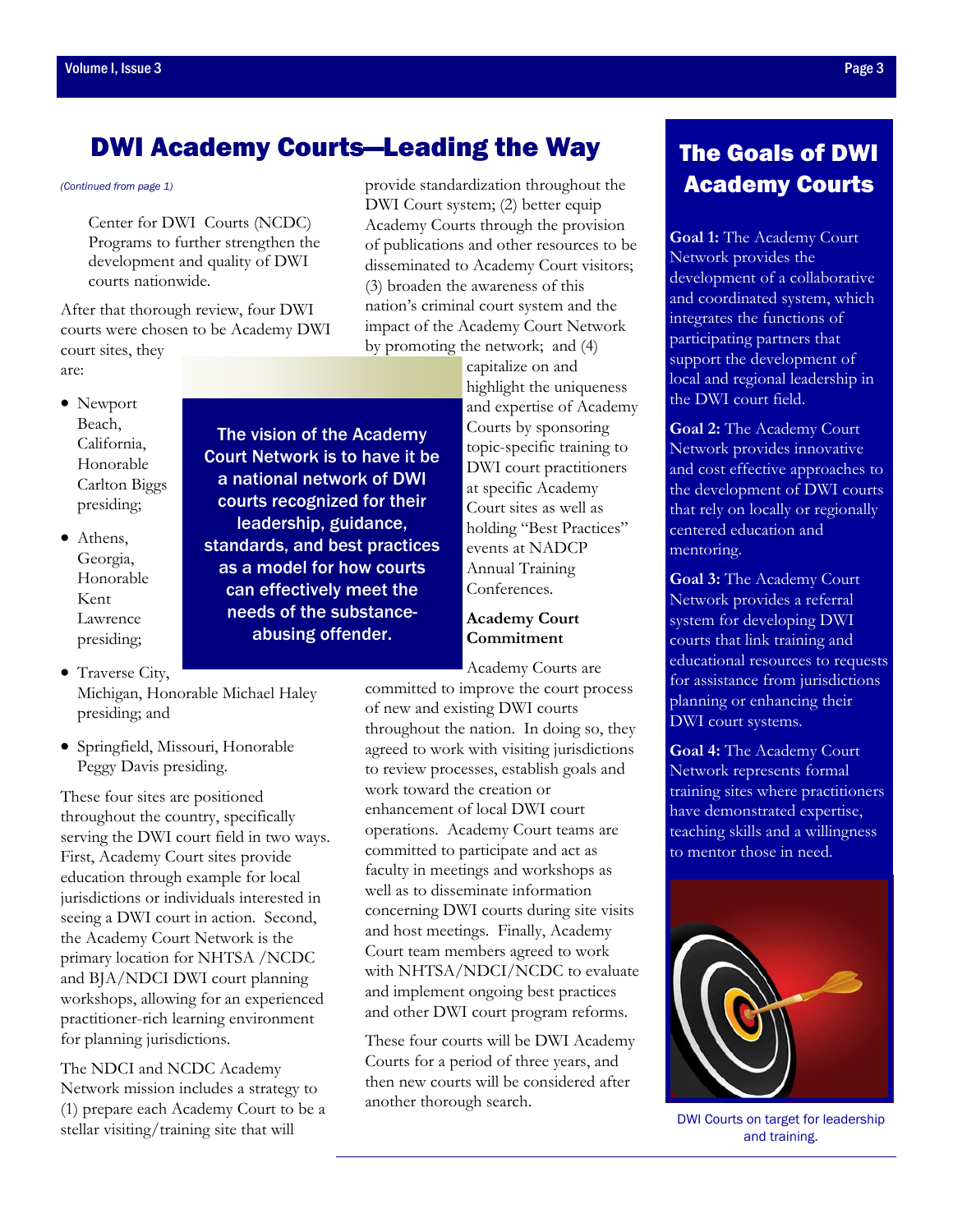# <span id="page-3-0"></span>DWI Fatalities Down Nationwide and in 32 **States**

New national figures released August 28th, show a significant decline in the number of drunk driving-related fatalities occurring nationally and in 32 individual states, U.S. Secretary of Transportation Mary Peters announced. However, the Secretary noted that the number of alcohol related fatalities among motorcyclists is climbing in half of the states.

"More drivers are getting the message that if you drink and drive, you will be caught, you will be arrested and you will go to jail," said Secretary Peters. "But as good as this progress is, in this day and age there is simply no excuse for someone to drink and then drive."

Secretary Peters noted that last year an estimated 12,998 people were killed in crashes where a vehicle operator had a blood alcohol concentration (BAC) of .08 or higher. She said that represented a 3.7 percent decline from the 13,491 fatalities in 2006. However, figures showing that 25 states experienced an increase in the number of drunk motorcycle riders involved in fatal crashes was disappointing, the Secretary said.

The Secretary added that the Department was working with law enforcement agencies across the nation to launch stepped-up drunk driving enforcement efforts during the Labor Day holiday period. She added that the Department also was investing \$13 million in advertising during the holiday weekend to deliver the message:

*[\(Continued on page 8\)](#page-7-0)* 

### A Defense Attorney's View on DWI Courts

*By: Mark Risk* 

One reason I became an attorney was that I wanted to make a difference and I felt there was no better way to do this than by protecting



Attorney Mark Risk

people's rights. During the intervening years, I enjoyed what I was doing. I felt good about it. But I began to see that what I could do was pretty restricted. There were a lot of repeat clients. The issues were often more about lifestyles and behavior

than the crime itself, since many of these clients had alcohol or substance abuse problems.

My role seemed to be more to put a band-aid on the existing problem. It became increasingly

obvious that this was not enough. I was doing what I could, but I'm just an attorney. And while I am also a "counselor," and I tried to give some advice on how to change the underlying behavior or substance problem, I didn't have the necessary skills and training to make it happen.

#### **DWI Court Brings a Change**

Then along came DWI court. This called for a pretty radical change in my traditional role as a defense attorney. However, from my defense perspective, the concept of DWI court made sense. For many reasons traditional courts appear to focus more on punishment. DWI court was going to focus on rehabilitation.

I wanted to do more for my clients. I wanted the courts to do more. The client was in a unique place and point in time to address the underlying issues. The opportunity to make a serious change was present. So many times our clients would get their sentence, do the time, and before long be back doing the same thing that originally got them in trouble. DWI courts were going to attempt to change this cycle.

### **Having A Different Perspective**

So, I got on board and learned a different way of looking at the

> client's problem. I felt the old traditional approach was myopic. It is like the old saying "catch a man a fish and you feed him for a day. Teach a man to fish and you feed him for a lifetime." In my old role as a defense

attorney, I felt I was catching a lot of fish for my clients. Now the clients are learning how to fish.

I see many defense attorneys struggle more with their new role. It took some adjustment for me too. I just tried to go with the flow and see what I could learn about this new process, and now I am now very comfortable in my new role. I really like what I'm doing.

I see quite a few advantages for the defense attorney in representing the client's interest in DWI court over traditional court. But first, the client has to be

transform their lives. I see them take control again. They rebuild their lives and relationships.

I get to see clients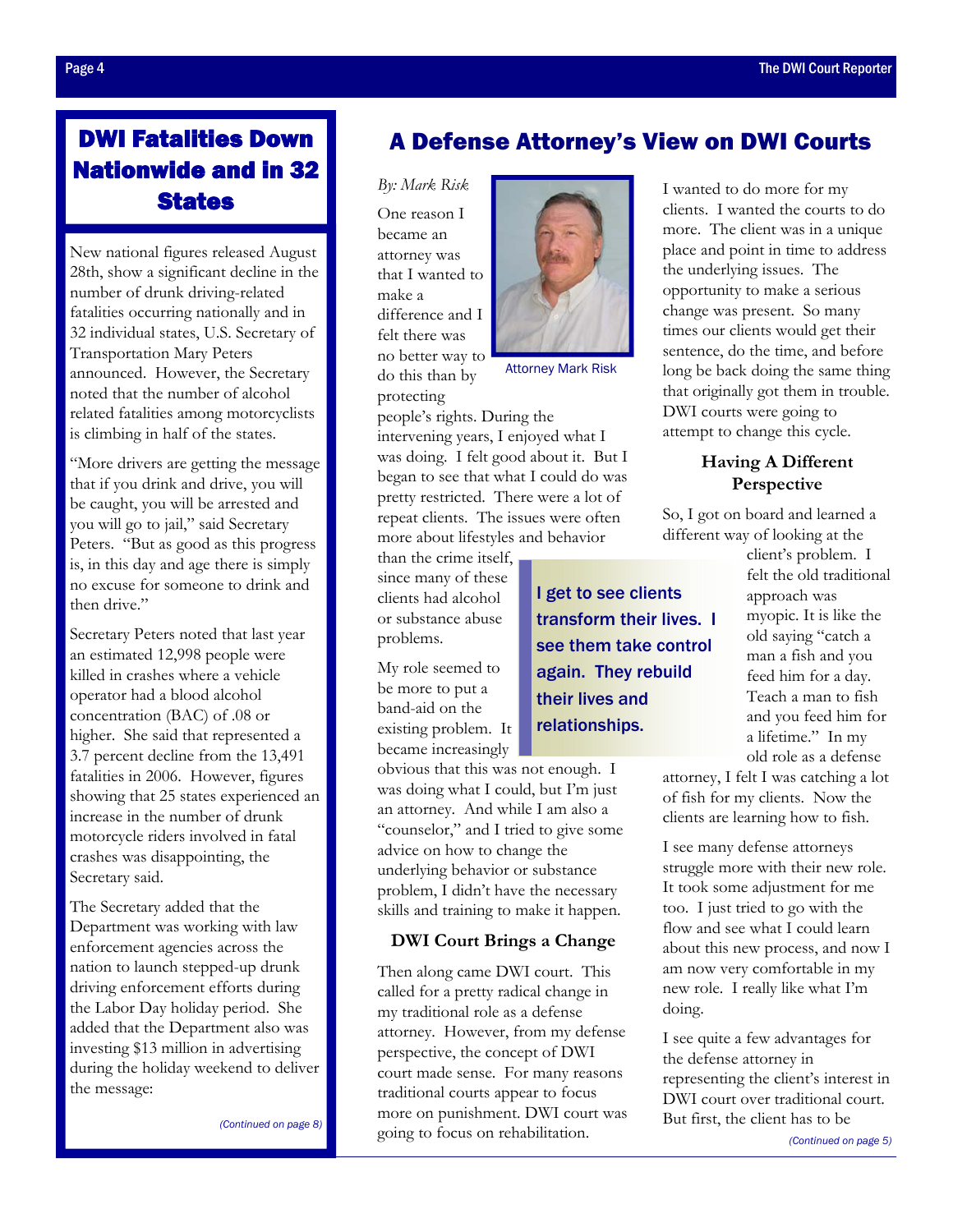### Why I Believe in DWI Court—A Defense Attorney's View

appropriate for the DWI court. The client needs to have the type of problem the DWI court can address. For the court I work with, the client needs to have a minimum of two DWI convictions and needs to

be clinically assessed as alcohol dependent.

If a client does not meet these criteria, then I represent them in the traditional adversarial manner, outside of DWI court. But if a client does meet the criteria, my role changes, I no longer just represent the client. I have an additional duty to the DWI court and its team. The client needs to be very clear about this. If the client wants their own individual attorney, they are welcomed to have one.

When a client comes into DWI court, I treat them in the same manner as I did in the adversarial system. I try to provide the same representation as I did before. I still ensure the client's rights are protected. It's just that now I'm also part of a team.

#### **Having a Greater Impact**

I think I actually do a more effective job for the client. One advantage is in

<span id="page-4-0"></span>*(Continued from page 4)* **credibility.** The DWI court team knows I'm coming from a defense perspective. But they also know I'm a part of the team. When I advocate an

> issue, they know I'm not saying it just because I'm required to do so. I'm saying what I honestly believe is the best thing for the client.

Throughout this process I get to work with a team of professionals with a common goal: to assure the client will be successful on probation and in life.

I have greater

access to the people who affect my client. I have weekly access to the judge, the probation officer, the prosecutor and the treatment providers. I see this as remarkable opportunity to advocate for my client. I follow my client and the issues faced, not just at arraignment, plea and sentencing, but through the entire length of probation.

I also have an opportunity to meet with my client on an ongoing and regular basis. I can ask how things are going. I'm available to discuss and counsel on any issues that face the client. The clients really appreciate this. They are gratified that someone cares enough about their situation to

> regularly check in with them.

### **It's a Team Effort**

Throughout this process I get to work with a team of professionals with a common goal: to assure the client will be successful on probation and in life. I get to see clients

transform their lives. I see them take control again. They rebuild their lives and relationships. They regain healthy relationships with their

> spouses, children, siblings, parents and friends. They become agents of change in their own families. They become employed and productive members of society.

Why do I believe in DWI court? Because it works! DWI court

takes an innovative approach to rehabilitation. The results are long lasting. Recidivism is cut drastically and there are cost savings to the county. Our clients get the help they truly need. They are not just shuffled through the system and warehoused until they will be released.

I believe in DWI courts because I want to make a difference. In my 28 years as a practicing attorney I have found no better, more satisfying place to do just that than in DWI court.

**Editor's Note:** *Attorney Mark Risk has practiced criminal defense since his law school graduation in 1980. In 2003, he joined the DWI Court team in Traverse City, Michigan. This particular DWI court is one of four DWI Academy Courts in the country.*

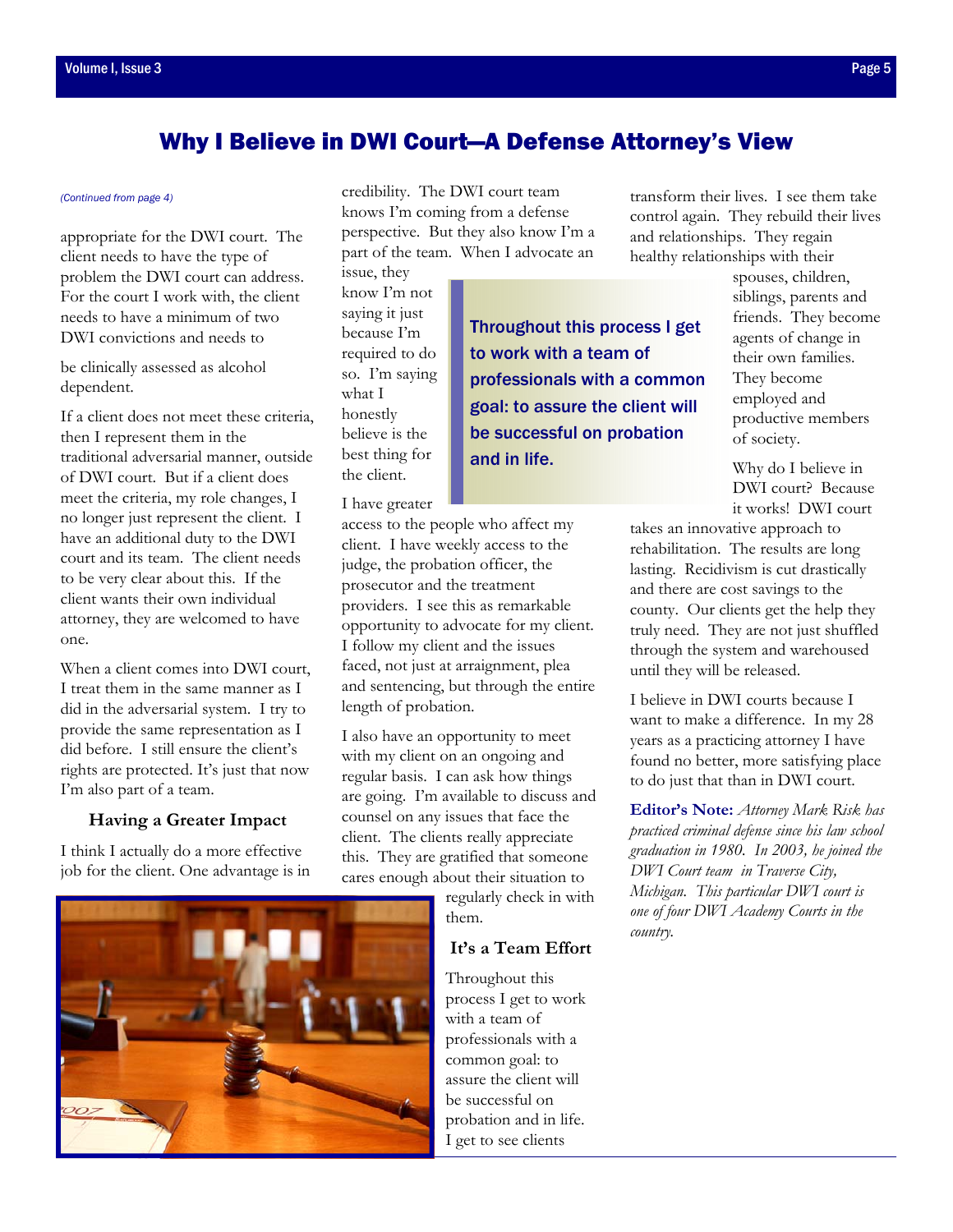## Treating the Female DWI Offender

there was little research to back up my assertions that women needed different approaches. Today, science has opened the doors to reveal that besides reproductive organs and hormones, the brains, eyes and ears of males and females are constructed different, resulting in divergent world views, values, beliefs, motivation, problem solving processes, and dissimilar pathways into and out of addiction.

And, we now have at our disposal evidence-based approaches and models for better outcomes with addicted females. When trained in collaboration prosecutors, judges, probation, police officers applying gender competent approaches across the DWI legal spectrum coerce female DWI offenders into gender

sensitive treatment, where addictive patterns are interrupted and public safety best served.

### **Gender Differences**

In one study baby boys and girls were videotaped and their eye movements analyzed by

researchers who didn't know the sex of the baby. The babies were lying in cribs watching mobile toys floating overhead, until a face appears over the crib. The baby boys stayed focused on the mobile; the girls locked onto the face. At this tender age of 6 weeks old girls reveal an inherent life-long tendency towards relationships.

A study observed boys and girls playing in the school yard. When an

<span id="page-5-0"></span>*[\(Continued from page 1\)](#page-0-0)* argument broke out between the boys they stopped, establish the rule and resumed the game. When girls in the school yard disagreed they abandoned the game to preserve the friendships.

> Studies of alcoholic men show relationships taking a back seat to the object of their addiction in the early stages of addictions. Women cling to their relationships to the bitter end. It comes then as no surprise that the highest success rates in women's treatment programs are in gender competent residential programs where women and their children live together.

### **The Female DWI Offender**

Although there are an increasing number of female DWI arrests, few

We now have at our disposal evidencebased approaches and models for better outcomes with addicted females.

women are referred to treatment, where women can form vital supportive "relationships" with other women in recovery who gently empower her to leave behind the toxic culture of addiction, while more deeply

embracing a life of recovery.

**HER CHILDREN—**A high percentage of addicted females have sole responsibility for the care of their children. She clings to her children while riddled with guilt that she selfmedicates with more drinking and drugs. A probation study showed 13% of women pregnant at the time of their arrest, and nearly 100% of female DWI offenders are of child bearing age, putting the children at risk for Fetal Alcohol Syndrome, a



totally preventable form of mental retardation caused by excessive use of alcohol.

**HISTORIES OF VIOLENCE**—Nearly 90% of addicted women receiving services in publicly funded treatment, criminal justice and child welfare systems have histories of physical & sexual abuse. Addicted women with histories of violence have more severe medical problems, malnutrition, and higher mortality rates; cognitive impairment from trauma, including debilitating anxiety and depression, both of which impede her ability to respond to traditional treatment.

**TOXIC DEPENDENCIES**—As a woman's addictions progresses, more systems become involved such as criminal justice, child welfare, domestic violence, public aid. She fears and resents these systems and individuals, yet due to the trauma and cognitive impairment from alcohol abuse, she's unable to break away from these toxic dependencies without external interventions.

**GENETIC PREDISPOSITION**—The majority of addicted women come from addicted families. This genetic predisposition results in greater euphoria and quickening of addictive patterns as well as familial role models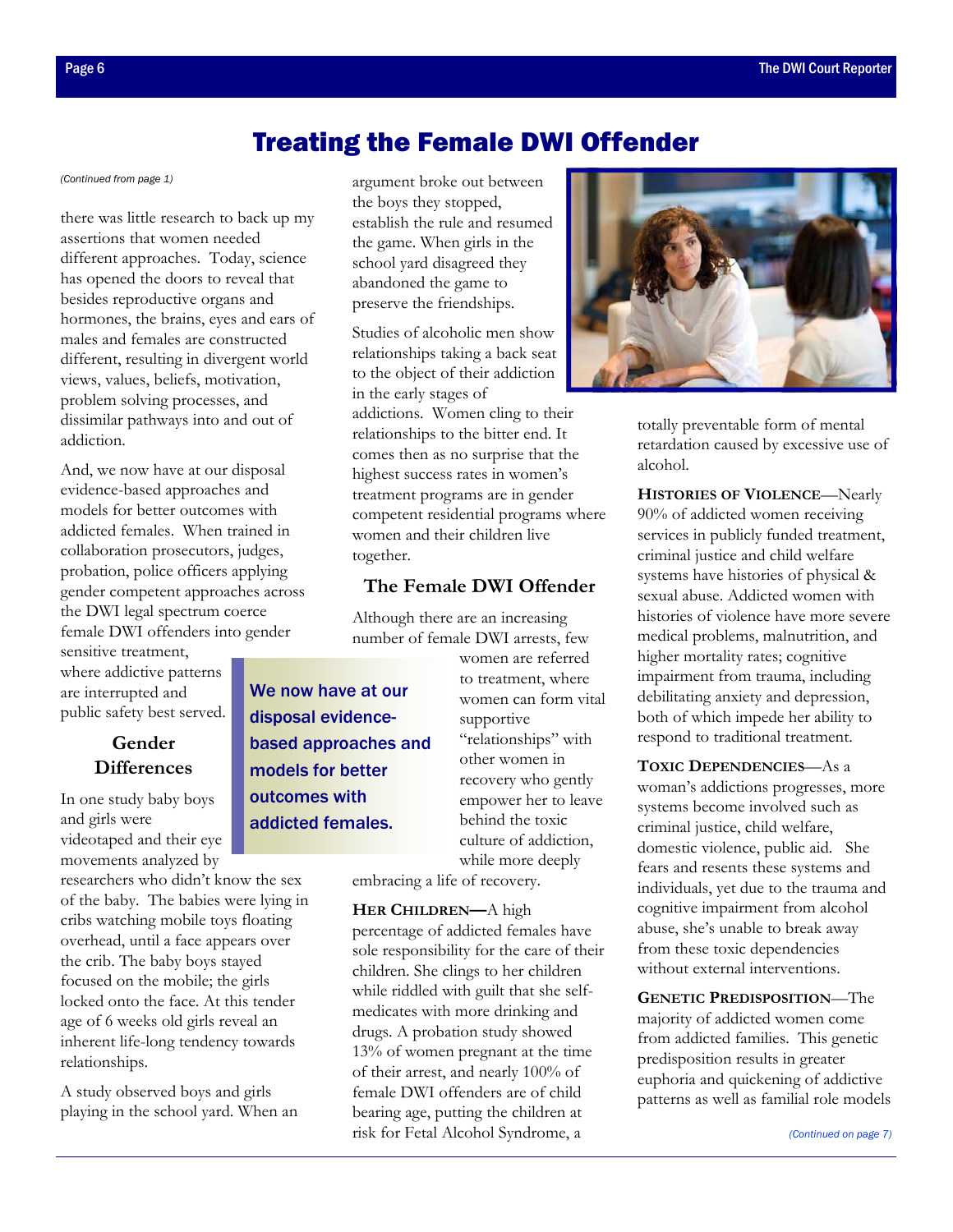# <span id="page-6-0"></span>Treating the Female DWI Offender

for using alcohol and other drugs as an acceptable means of coping.

#### **UNSTABLE LIVING**

**SITUATIONS**—Addicted women running from abusive males, move a lot, with her children living in different places. One child may be living with the father, another with an aunt, another child in foster care in the child welfare system.

**LIVING IN POVERTY**—Women in the criminal justice system often

live in poverty or are financially dependent upon a man who is abusive, addicted, who sabotages her attempts at recovery.

Accountability is the cornerstone of recovery. But, accountability looks quite different in each stage of change.

#### **Recommendations**

There needs to be gender competent and stage appropriate interventions. Accountability is the cornerstone of recovery. But, accountability looks quite different in each stage of change. If we



*[\(Continued from page 6\)](#page-5-0)* break a leg there are stages of effective healing. First we're carried to the ER, x-rayed (i.e. assessed) and put in a cast. In the first stage of change we acknowledge the cognitive impairment, and recognize that yelling and threatening only re-traumatizes a woman, increasing her compulsion for relief through alcohol and other drugs. As it would be futile to force a guy with a broken leg to walk on it before it was assessed and set securely in a cast. In stage one, prosecutors and judges are the glue holds her in treatment while healing of body and mind can begin.

> Skilled addictions counselors identify barriers to recovery (internal and external), gather information about her strengths, weaknesses, motivators and use stage appropriate interventions to

interrupt addictive patterns.

Gender competent interventions are easy to learn and can be as rewarding for judges and prosecutors as it's been for probation officers and child welfare case workers who share stories of woman's in recovery who return to say "Thank you for saving my life, the lives of my children, and pushing me towards recovery, where today I have a life of joy beyond my wildest dreams."

**Editor's Note:** *Maya Hennessey is a consultant, trainer and technical assistance specialist on women and addictions for federal, state and county government.* 

*The complete article and references on female DWI offenders titled Evaluating, Treating and Monitoring the Female DWI Offender, authored by Maya Hennessey and William L. White, can be downloaded at www.mayahennessey.com.*

# Alcohol Becoming Equal Opportunity Destroyer

Alcohol dependence was once much more common among men than women in the U.S., but the gender gap is closing, Reuters reported May 5.

Researchers Richard A. Grucza of Washington University School of Medicine in St. Louis and colleagues said that alcohol consumption and dependence have been rising among white and Hispanic women since the end of World War II, with women born between 1954 and 1963 much more apt to drink and have drinking problems than those born between 1944 and 1953.

"This is particularly disturbing because women with alcohol problems face more severe health-related consequences and possibly more years of life lost than their male counterparts," the study noted.

"We found that for women born after World War II, there are lower levels of abstaining from alcohol and higher levels of alcohol dependence, even when looking only at women who drank," Grucza said.

A changing cultural environment that saw more women going to college, entering the workforce, gaining purchasing power and defying gender stereotypes has played a role in alcoholrelated trends among women, Grucza added. "They were freer to engage in a range of behaviors that were culturally or practically off-limits, and these behaviors probably would have included excessive drinking and alcohol problems," he said.

The research appears in the May 2008 issue of the journal Alcoholism: Clinical & Experimental Research.

**Editor's Note:** *This story published on Join Together, May 6, 2008.*